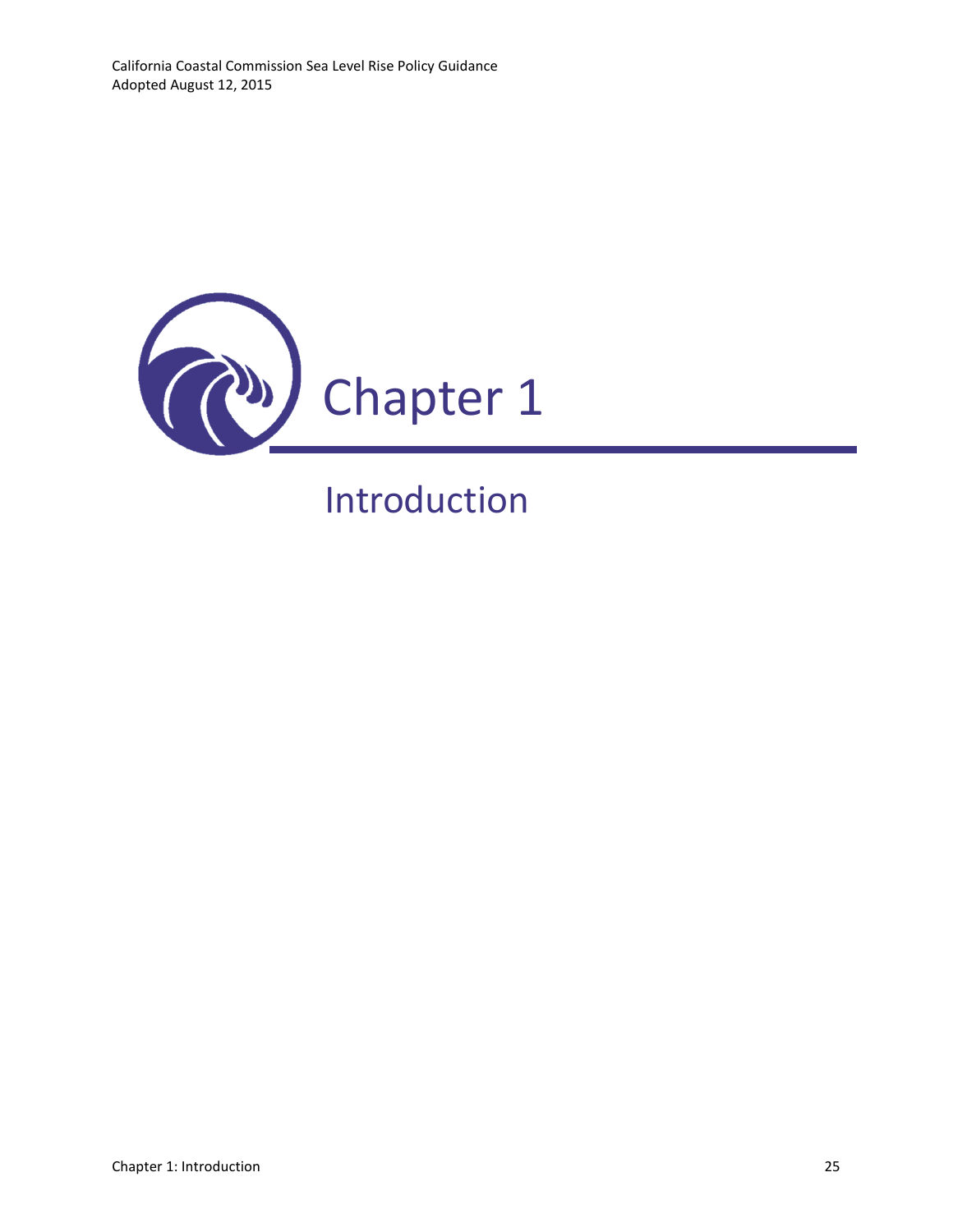limate change is happening now. Rapidly melting ice caps, rising sea levels, floods, extreme heat waves, droughts, and fires are just a few of the effects of climate change. These effects are having profound impacts on our coast and are changing coastal limate change is happening now. Rapidly melting ice caps, rising sea levels, flood extreme heat waves, droughts, and fires are just a few of the effects of climate changing management planning and decision making at global individual scales.

Given current trends in greenhouse gas emissions, sea levels are expected to rise at an accelerating rate in the future, and scientists project an increase in California's sea level in coming decades. Until mid-century, the most damaging events for the California coast will likely be dominated by large El Niño-driven storm events in combination with high tides and large waves. Eventually, sea level will rise enough that even small storms will cause significant damage, and large events will have unprecedented consequences (Caldwell *et al*. 2013).

This Guidance provides a framework for addressing sea level rise in Local Coastal Programs (LCPs) and Coastal Development Permits (CDPs). The intended audience for this document includes the Commission and Commission staff, local governments, other public agencies, permit applicants, members of the public, and others who are interested in how to implement and comply with the California Coastal Act (Coastal Act) while taking steps to address sea level rise.

# **ENVIRONMENTAL, ECONOMIC, AND SOCIAL IMPACTS OF SEA LEVEL RISE**

The potential environmental, economic, and social impacts of sea level rise in California underscore the importance of addressing the issue in land use planning and regulatory work. Just over 21 million people lived in California's coastal counties as of July 2014 (CDF 2014), and the state supports a \$40 billion coastal and ocean economy (NOEP 2010).

Many aspects of the coastal economy, as well as California's broader economy, are at risk from sea level rise, including coastal-related tourism, beach and ocean recreational activities, transfer of goods and services through ports and transportation networks, coastal agriculture, and commercial fishing and aquaculture facilities.

In addition to potential losses in revenue, Heberger *et al.* (2009) estimate that \$100 billion worth of property is at risk of flooding during a 100-year coastal flood with 4.6 ft (1.4 m) of sea level rise (the amount projected to occur by the year 2100 in their Pacific Institute study). This property includes seven wastewater treatment plants, commercial fishery facilities, marine terminals, Coastal Highway One, 14 power plants, residential homes, and other important development and infrastructure.

Sea level rise also poses environmental and social justice challenges. This is particularly true for communities that may be dependent upon at-risk industries, are already suffering from economic hardship, or which have limited capacity to adapt, including lower-income, linguistically isolated, elderly, and other vulnerable populations.

Proactive steps are needed to prepare for sea level rise and to protect the coastal economy, California livelihoods, and coastal resources and the ecosystem services they provide. The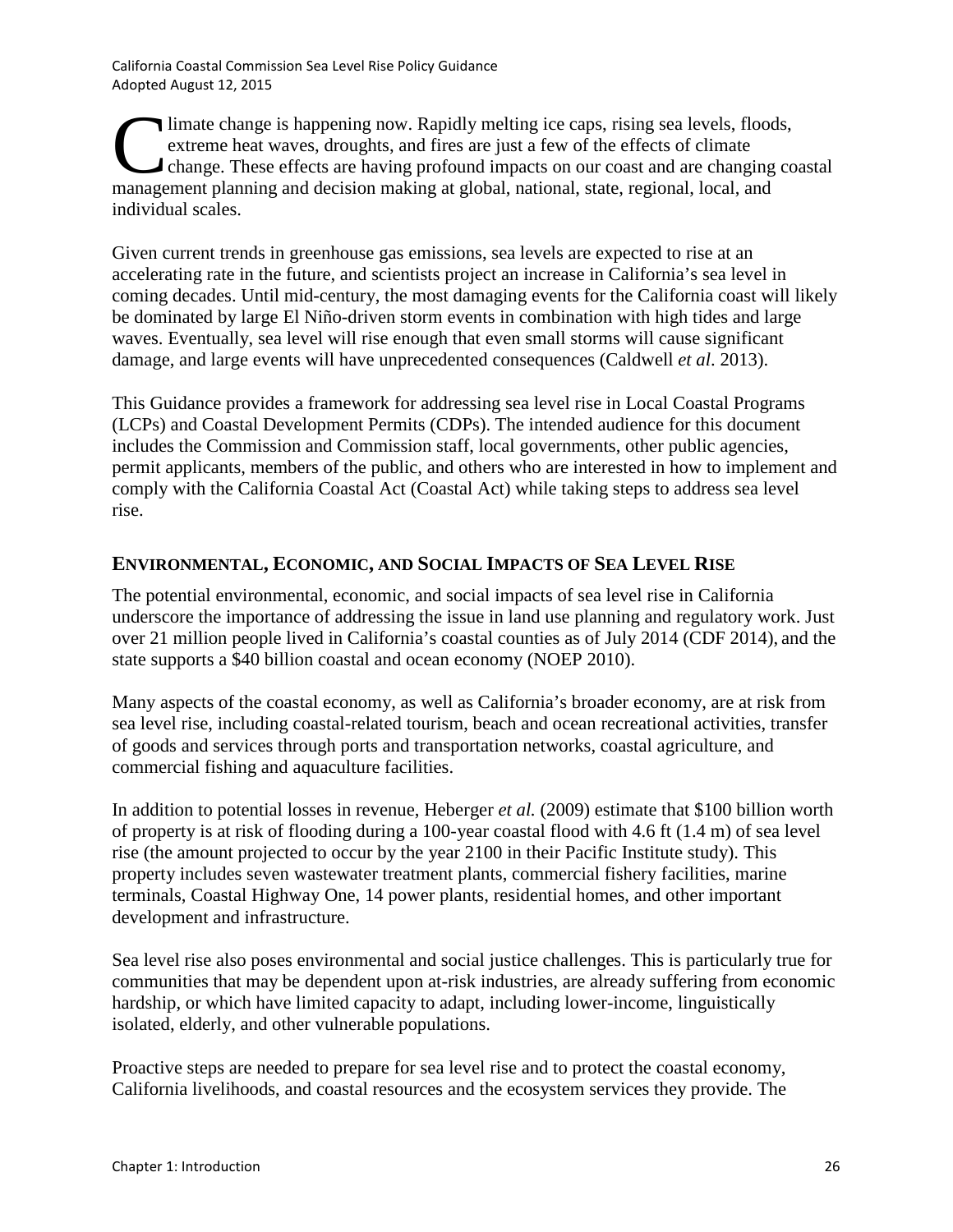magnitude of the challenge is clear – not only might the impacts of sea level rise be severe, the costs and time associated with planning for them can be daunting. The third National Climate [Assessment,](http://s3.amazonaws.com/nca2014/low/NCA3_Climate_Change_Impacts_in_the_United%20States_LowRes.pdf?download=1) released in May 2014, notes that there is strong evidence to suggest that the costs of inaction are 4 to 10 times greater than the costs associated with proactive adaptation and hazard mitigation (Moser *et al*. 2014). It is critical for California to take proactive steps to address the impacts sea level rise may have on the state's economy, natural systems, built environment, human health, and ultimately, its way of life.

#### **SEA LEVEL RISE AND THE CALIFORNIA COASTAL ACT**

The potential impacts of sea level rise fall directly within the Coastal Commission's (and coastal zone local governments') planning and regulatory responsibilities under the Coastal Act. Sea level rise increases the risk of flooding, coastal erosion, and saltwater intrusion into freshwater supplies, which have the potential to threaten many of the resources<sup>[4](#page-2-0)</sup> that are integral to the California coast, including coastal development, coastal access and recreation, habitats (*e.g.*, wetlands, coastal bluffs, dunes, and beaches), coastal agricultural lands, water quality and supply, cultural resources, community character, and scenic quality. In addition, many possible responses to sea level rise, such as construction of barriers or armoring, can have adverse impacts on coastal resources. For example, beaches, wetlands, and other habitat backed by fixed or permanent development will not be able to migrate inland as sea level rises, and will become permanently inundated over time, which in turn presents serious concerns for future public access and habitat protection.

The Coastal Act mandates the protection of public access and recreation along the coast, coastal habitats, and other sensitive resources, as well as providing priority visitor-serving and coastaldependent or coastal-related development while simultaneously minimizing risks from coastal hazards. This Guidance document has been created to help planners, project applicants, and other interested parties continue to achieve these goals in the face of sea level rise by addressing its effects in Local Coastal Programs and Coastal Development Permits. Although the focus of the Guidance is on LCPs and CDPS, much of the information contained herein can be useful for other planning documents such as Port Master Plans<sup>[5](#page-2-1)</sup>, Long Range Development Plans, and Public Works Plans. For example, the science applies regardless of the planning documents, and the discussions of how to analyze sea level rise impacts as well as a number of adaptation options may be applicable. In all cases, specific analyses performed and actions implemented will vary based on relevant policies, local conditions, feasibility, and other factors as described throughout the rest of this document.

<span id="page-2-0"></span><sup>&</sup>lt;sup>4</sup> The term "coastal resources" is used throughout this Guidance and is meant to be a general term for those resources addressed in Chapter 3 of the California Coastal Act including but not limited to beaches, wetlands, agricultural lands, and other coastal habitats; coastal development; public access and recreation opportunities; cultural, archaeological, and paleontological resources; and scenic and visual qualities.

<span id="page-2-1"></span><sup>5</sup> Ports are generally subject to Chapter 8 of the Coastal Act. The policies of Chapter 8 acknowledge the special role and needs of ports and differ in significant ways from the Chapter 3 policies of the Act. Significant categories of development in ports, however, remain subject to Chapter 3, including categories of development listed as appealable pursuant to Section 30715 and development located within specified wetlands, estuaries, and recreation areas.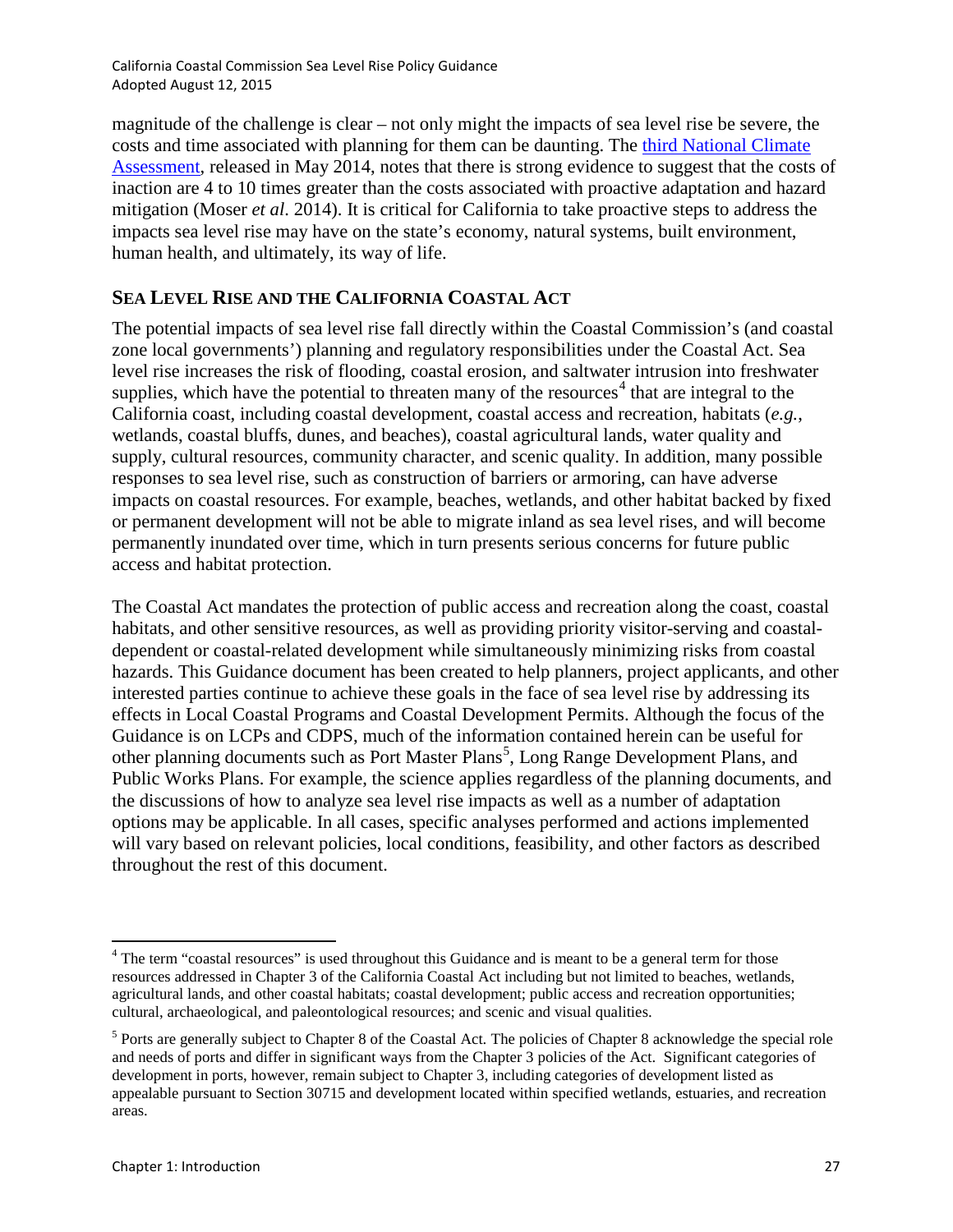**Coastal Commission reports and briefings on sea level rise:** Sea level rise is not a new concern for the Commission. The Coastal Act policies on hazard avoidance and coastal resource protection provide the basis for the Commission to consider the impacts of sea level rise (see *Appendix F: Coastal Act Policies Relevant to Sea Level Rise and Coastal Hazards*), and the Commission has long considered sea level rise, erosion rates, and other effects of a dynamic climate in its analysis of permits and LCPs, staff recommendations, and Commission decisions. In 1992, Section 30006.5 was added to the Coastal Act which, among other things, directs the Commission to both develop its own expertise and interact with the scientific community on various technical issues, including coastal erosion and sea level rise. The Commission's staff also coordinates its work on sea level rise with other state and federal agencies, local governments, academic institutions, non-profit organizations, citizen groups, permit applicants, property owners, and others.

The Commission has documented its sea level rise adaptation and climate change efforts in numerous papers and briefings, including:

- o 1989 Report: *Planning for Accelerated Sea [Level Rise along the California Coast](http://www.coastal.ca.gov/climate/PlanningAccelSLR.pdf)*
- o 2001 Report: *[Overview of Sea Level Rise and Some Implications for Coastal California](http://www.coastal.ca.gov/climate/SeaLevelRise2001.pdf)*
- o 2006 Briefing: *[Discussion Draft: Global Warming and the California Coastal](http://documents.coastal.ca.gov/reports/2006/12/Th3-12-2006.pdf)  [Commission](http://documents.coastal.ca.gov/reports/2006/12/Th3-12-2006.pdf)*
- o 2008 Briefing: *[A Summary of the Coastal Commission's Involvement in Climate Change](http://documents.coastal.ca.gov/reports/2008/12/F3.5-12-2008.pdf)  [and Global Warming Issues for a Briefing to the Coastal Commission](http://documents.coastal.ca.gov/reports/2008/12/F3.5-12-2008.pdf)*
- o 2008 White paper: *[Climate Change and Research Considerations](http://www.coastal.ca.gov/climate/ccc_whitepaper.pdf)*
- o 2010 Briefing: *[A Summary of the Coastal Commission's Involvement in Sea Level Rise](http://www.cal-span.org/media.php?folder%5b%5d=CCC)  [Issues for a Briefing to the Coastal Commission](http://www.cal-span.org/media.php?folder%5b%5d=CCC)[6](#page-3-0)*

#### **THE IMPORTANCE OF ADDRESSING SEA LEVEL RISE IN LOCAL COASTAL PROGRAMS**

The impacts of sea level rise will be felt at the local level, and therefore local responses will necessarily be part of effective management of these impacts. Fortunately, the California Coastal Act lays out a legal and planning framework for community climate preparedness and resiliency planning. LCPs, in combination with Coastal Development Permits (CDPs), provide the implementing mechanisms for addressing many aspects of climate change within coastal communities at the local level.

The goal of updating or developing a new LCP to prepare for sea level rise is to ensure that adaptation occurs in a way that protects both coastal resources and public safety and allows for sustainable economic growth. This process includes identifying how and where to apply different adaptation mechanisms based on Coastal Act requirements, other relevant laws and policies, acceptable levels of risk, and community priorities. LCP and Coastal Act policies are also reflected in CDPs, which implement sea level rise management measures and adaptation

<span id="page-3-0"></span> $6$  Verbal presentation to the Coastal Commission on December 17, 2010 by Susan Hansch (Item 4.5). This presentation can be viewed at the Cal-Span website  $\langle \frac{\text{http://www.cal-span.org/media.php?folder}}{\text{open.com}}$  [=CCC>) from approximately minute 22.00 to 24:30.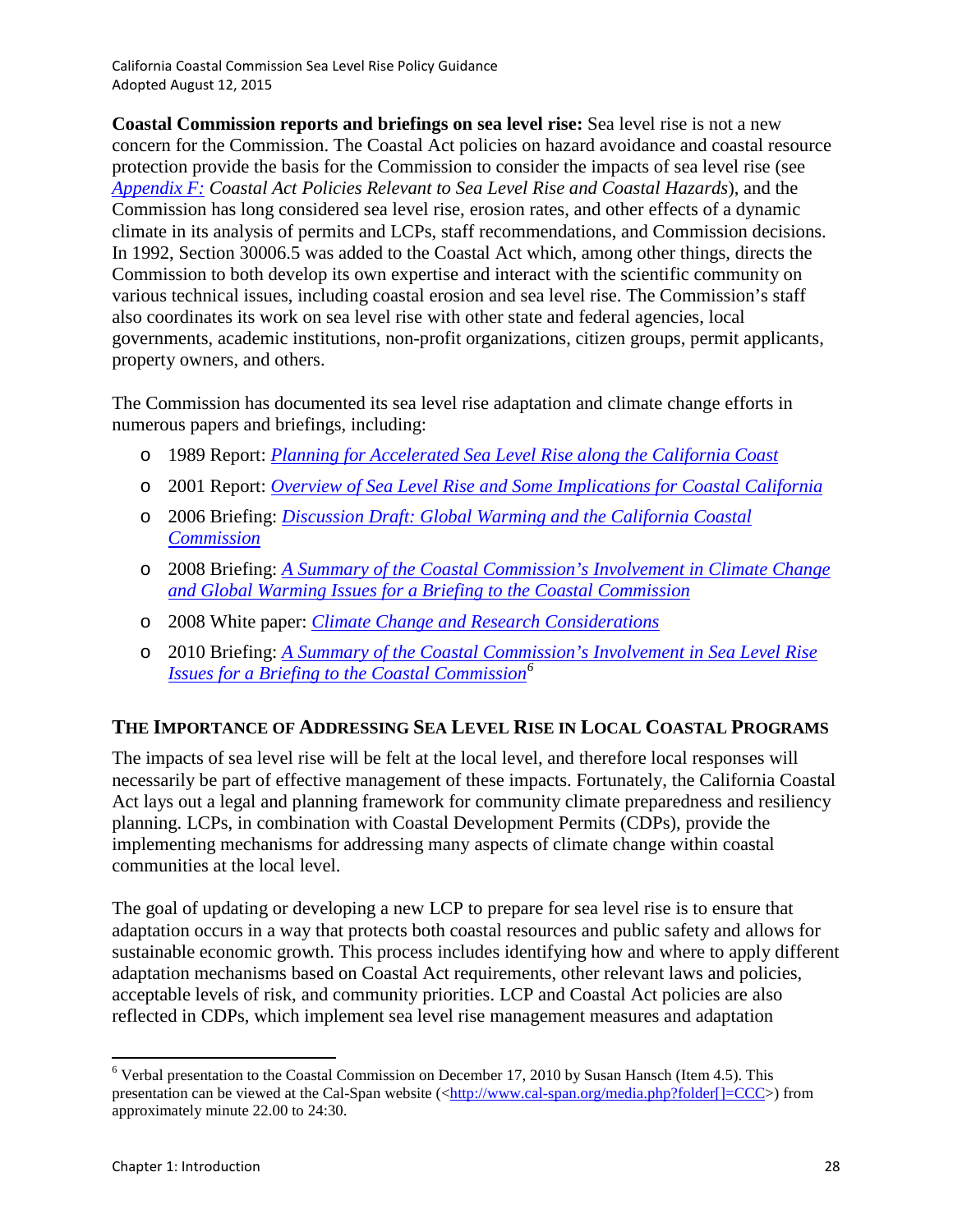strategies through individual development decisions. By planning ahead, communities can reduce the risk of costly damage from coastal hazards, can ensure the coastal economy continues to thrive, and can protect coastal habitats, public access and recreation, and other coastal resources for current and future generations.

The Coastal Commission has made it a priority to support the update of LCPs to address climate change, as demonstrated by Goal 3 of the Commission's *Strategic Plan* (CCC 2013a), which is to "address climate change through LCP planning, coastal permitting, inter-agency collaboration, and public education." Specifically, Objective 3.1.1 directs the Commission to "adopt general sea level rise (SLR) policy guidance for use in coastal permitting and LCP planning and amendment based on best available science, including the final report from the National Research Council (NRC) of the National Academy of Science entitled, *[Sea-Level Rise for the](http://www.nap.edu/catalog/13389/sea-level-rise-for-the-coasts-of-california-oregon-and-washington)  [Coasts of California, Oregon, and Washington: Past, Present,](http://www.nap.edu/catalog/13389/sea-level-rise-for-the-coasts-of-california-oregon-and-washington) and Future* (released June 2012)." This Guidance document fulfills Objective 3.1.1 and is one of multiple ongoing Commission efforts to support local governments in updating LCPs to address sea level rise.

**Funding for LCP updates:** Both the *[California Climate Adaptation Strategy](http://resources.ca.gov/docs/climate/Statewide_Adaptation_Strategy.pdf)* (CNRA 2009) and the *[Safeguarding California](http://resources.ca.gov/docs/climate/Final_Safeguarding_CA_Plan_July_31_2014.pdf)* plan (CNRA 2014) identified amendments to LCPs as a key strategy for addressing sea level rise in California. However, there are significant funding constraints at both the Commission and local government levels that limit the capacity to update LCPs. Fortunately, three grant programs have recently been funded to support California local governments in updating LCPs to address sea level rise. These grant programs have partially overlapping objectives, as described below. Grant-related information as of the publication of this Guidance is summarized below. For up-to-date information regarding grants, please visit the [Local Assistance Grant Program](http://www.coastal.ca.gov/lcp/lcpgrantprogram.html) page on the Coastal Commission website.

- o **Coastal Commission LCP Local Assistance Grant Program:** For fiscal years 2013/2014 and 2014/2015, the Coastal Commission received \$1 million per year (\$2 million total) in grant funds through a budget augmentation approved by Governor Brown and the California Legislature. The grant program provides funding to local governments to complete the certification of new and updated LCPs, with an emphasis on addressing impacts from sea level rise and climate change. In January 2014, the Coastal Commission awarded \$1 million in LCP Grant funds to 11 jurisdictions throughout the state, with awards ranging from \$29,000 to \$130,000. In November 2014, the Coastal Commission awarded \$1 million to 12 jurisdictions, with awards ranging from \$13,000 to \$250,000. This second round of funding was coordinated through a joint application and review process with the OPC LCP Sea Level Rise Grant program (below) in order to maximize funding opportunities.
- o **Ocean Protection Council LCP Sea Level Rise Grant Program:** The OPC grant program includes \$2.5 million to support local governments in updating LCPs to address sea level rise, including support of sea level rise modeling, vulnerability assessments, and adaptation planning and policy development. The OPC is administering the program in partnership with the Coastal Commission and the Coastal Conservancy. In November 2013, the OPC awarded \$1,305,000 to seven jurisdictions based on recommendations from the three coordinating agencies. The remaining funds were awarded in the second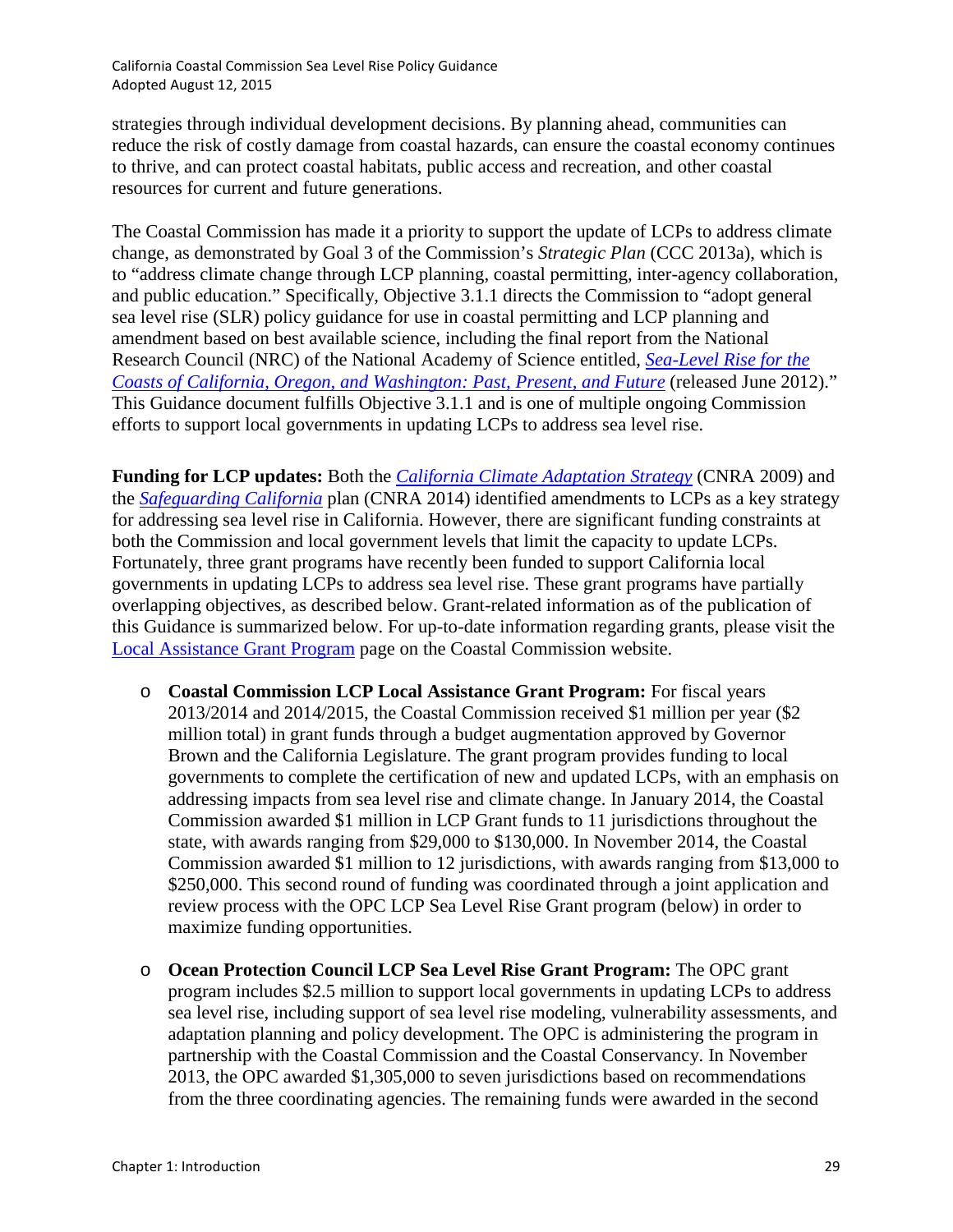> round of the grant program in December 2014. Seven jurisdictions received funding ranging from \$90,000 to \$200,000. This second round of funding was coordinated through a joint application and review process with the Coastal Commission Grant Program, as described above.

o **State Coastal Conservancy Climate Ready Grant Program:** The Climate Ready Grant Program provides funding for climate change-related projects including projects to update LCPs to address sea level rise. The Conservancy awarded \$3 million in January 2014, and awarded an additional \$2.4 million for a second round of grants in January 2015. The second round focuses on implementation of coastal climate change adaptation projects. A third round of grant applications is currently being reviewed. These grant funds are available to both local governments and non-governmental organizations.

**Coastal Commission Staffing Increase to Support LCP planning:** Governor Brown and the California Legislature also approved an augmentation to the Coastal Commission's FY 2013/2014 budget of \$4 million (\$3 million for state operations and \$1 million for grants to local governments) for local governments and the Coastal Commission to prepare, update, amend, and review LCPs with an emphasis on including climate change issues.

The Governor's Budget for FY 2015/2016 implements the Spring Finance Letter issued April 1, 2014 that was approved as part of the FY 2014/2015 Enacted Budget. The Spring Finance Letter (April 1, 2014), added two additional years (FY 14/15 and FY 15/16) of state operations funding of \$3 million for 25 limited term positions and operating expenses to the Coastal Commission's enacted budget for FY 14/15. For FY 14/15, the approved LCP staff funding is coming from \$1 million in carryover General Fund and \$2 million from the Coastal Act Services Fund (CASF 3123). For FY 15/16 the Governor's Budget proposes the LCP staff funding to come from \$1 million in Environmental License Plate Funds (ELPF) and \$2 million from the Coastal Act Services Fund.

The Coastal Act Services Fund holds the filing and permit fees that the Coastal Commission receives from applicants for regulatory actions (*e.g.,* development application fees). Because of the current reserve in the Coastal Act Services Fund, there are adequate resources to fund appropriation of \$2 million for FY 14/15 and FY 15/16.

To extend the augmented LCP staff funding after FY 15/16, the Commission will need to submit a Budget Change Proposal in September 2015 for requested funding for FY 16/17 and thereafter.

## **COASTAL RESILIENCY AND PREPARING FOR SEA LEVEL RISE: THE FEDERAL AND STATE CONTEXT**

Sea level rise planning efforts are currently taking place at the local, regional, state, and national levels. Framing the efforts in California is a federal strategy to address climate change by both reducing greenhouse gas emissions and adapting to climate change impacts. Recent efforts promoted by the White House include President Obama's January 2015 Executive Order 13960, which modifies Executive Order 11988, Floodplain Management, by expanding the federal approach for establishing flood risk to include the consideration of climate change. Specifically, it recommends using a new flood standard that accounts for climate change in establishing flood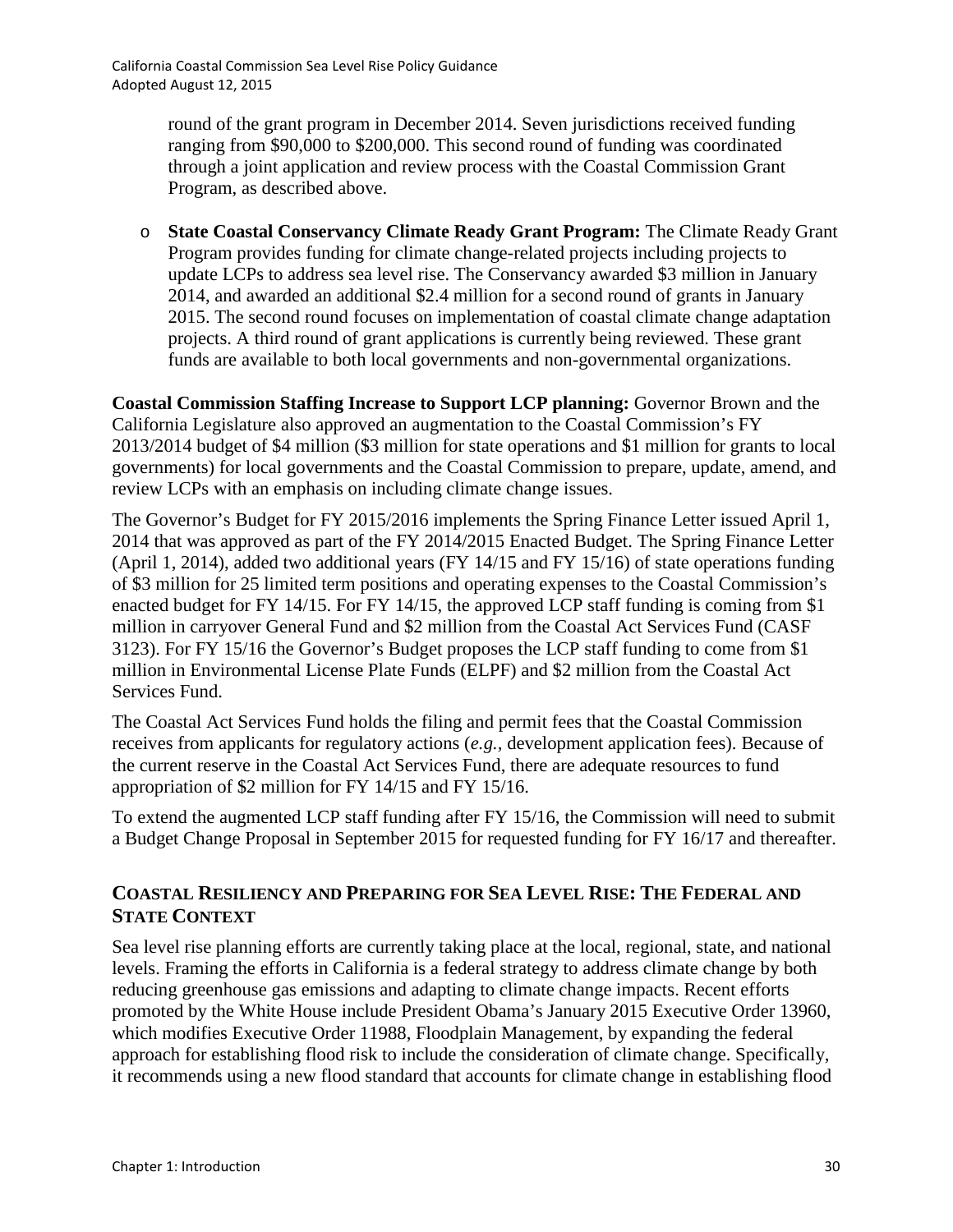elevation and hazard areas when federal funds are used to build, significantly retrofit, or repair structures.

Additionally, Governor Brown, Supervisor Carbajal (Santa Barbara County), Mayor Garcetti (Los Angeles), and Mayor Johnson (Sacramento) are on the President's State, Local, and Tribal Leaders Task Force on Climate Preparedness and Resilience, which recently released [recommendations](http://www.whitehouse.gov/sites/default/files/docs/task_force_report_0.pdf) for how to modernize programs and policies to incorporate climate change.<sup>[7](#page-6-0)</sup> The Coastal Commission's Guidance document implements many of the Task Force's recommendations by providing tools and assistance to support sea level rise decision making, by establishing a framework for state, local, and federal partnership and coordination on sea level rise, and by providing guidance on how to improve the resilience of California's coastal infrastructure, natural resources, human communities, and coastal industries.

The State of California has long been a leader in preparing for sea level rise, and in 2008, Governor Schwarzenegger issued an Executive Order (S-13-08) directing state agencies to prepare guidance on sea level rise and to address sea level rise in any state projects located in vulnerable areas. Since then, state agencies have worked collaboratively to accomplish a variety of different actions related to sea level rise adaptation, many of which are listed below. Ten state and federal agencies<sup>[8](#page-6-1)</sup> also commissioned the National Research Council's report, *Sea-Level Rise for the Coasts of California, Oregon, and Washington: Past, Present, and Future* (2012), to improve understanding of sea level rise projections for California.

More recently, Governor Brown's April 2015 Executive Order B-30-15 addresses climate change and sea level rise adaptation, stating that state agencies shall take climate change into account in their planning and investment decisions. The order requires agencies to ensure that priority is given to actions that build climate preparedness and reduce greenhouse gas emissions, provide flexible and adaptive approaches, protect the state's most vulnerable populations, and promote natural infrastructure solutions. Additionally, AB2516, authored by Assemblymember Gordon and approved in September 2014, established a Planning for Sea Level Rise Database that is anticipated to be available online in early 2016. The database will provide the public with an educational tool from which to learn about the actions taken by cities, counties, regions, and various public and private entities to address sea level rise.

Much of the state's climate change adaptation work has been coordinated with the *Coast and Ocean Workgroup* of the *Climate Action Team* (CO-CAT), of which the Commission is a member. In addition, Commission staff has been involved in the *State Coastal Leadership Group on Sea-Level Rise*, which was established in early 2014 to develop and implement coordinated approaches to address sea level rise across state agencies. The partnership includes senior management from the Coastal Zone Management Agencies (Coastal Commission, San Francisco Bay Conservation and Development Commission, and State Coastal Conservancy) and land

<span id="page-6-0"></span><sup>7</sup> <http://www.whitehouse.gov/administration/eop/ceq/initiatives/resilience/taskforce>

<span id="page-6-1"></span><sup>&</sup>lt;sup>8</sup> The assessment of sea level rise was commissioned by California Department of Water Resources, California Energy Commission, California Department of Transportation, California State Water Resources Control Board, California Ocean Protection Council, Oregon Watershed Enhancement Board, Washington Department of Ecology, National Oceanic and Atmospheric Administration (NOAA), US Army Corps of Engineers (USACE), and US Geological Survey (USGS).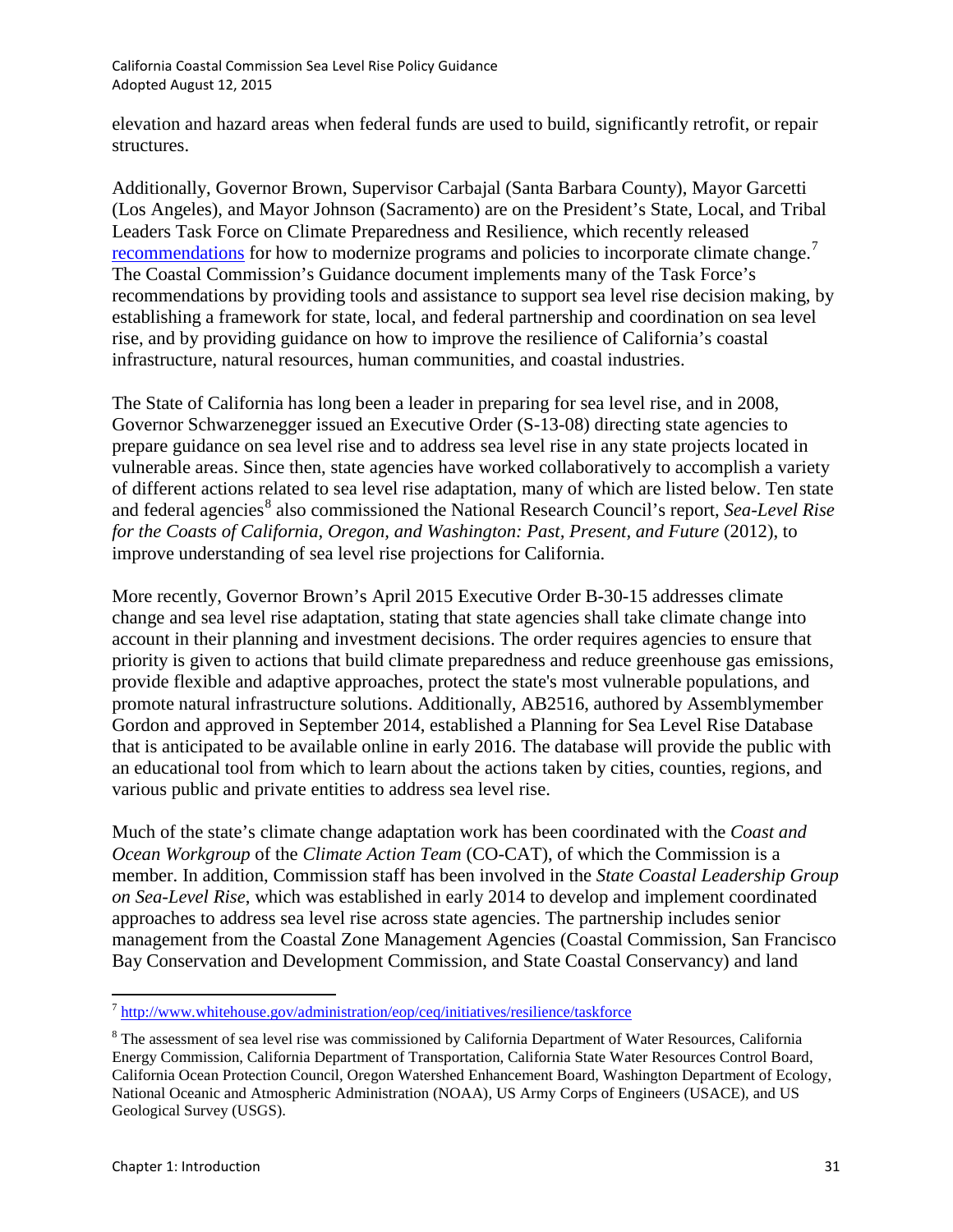management agencies (State Lands Commission and State Parks) along with the Ocean Protection Council and Natural Resources Agency. This Guidance is being coordinated closely with this work $9$  to ensure that various initiatives do not conflict and to assure an effective response to challenges such as sea level rise.

To that end, the content of this Guidance is aligned with several key concepts in the *Safeguarding California* plan, including hazard avoidance for new development, encouraging innovative designs and adaptation strategies for structures in areas vulnerable to sea level rise hazards, and addressing climate impacts in Local Coastal Programs and General Plan updates, among many others. *Safeguarding California* also calls out the need for state agencies to produce guidance documents addressing climate adaptation, and this sea level rise Guidance is part of the statewide effort to fulfill that mandate. As *Safeguarding California* promotes, this Guidance will be a living document that will be updated and revised as sea level rise science advances and new insights are gained regarding adaptation.

**State agency policies and guidance on climate change and sea level rise:** As a result of the Executive Order S-13-08 and agency needs for guidance, many state agencies have developed climate change and sea level rise policies and guidance documents. For example:

- o The California Natural Resources Agency (CNRA) developed the 2009 *[California](http://resources.ca.gov/docs/climate/Statewide_Adaptation_Strategy.pdf)  [Climate Adaptation Strategy](http://resources.ca.gov/docs/climate/Statewide_Adaptation_Strategy.pdf)* and the 2014 update, *[Safeguarding](http://resources.ca.gov/docs/climate/Final_Safeguarding_CA_Plan_July_31_2014.pdf) California*
- o CNRA and the Governor's Office of Emergency Services (Cal OES) collaboratively developed the *[California Climate Adaptation Planning Guide](http://resources.ca.gov/climate/safeguarding/adaptation_policy_guide/)* (2012)
- o The Governor's Office of Planning and Research is updating its *[General Plan Guidelines](http://opr.ca.gov/s_generalplanguidelines.php)* to address climate change (a draft update is anticipated in 2015)
- o The Ocean Protection Council established *State Sea-Level Rise Guidance* [\(interim,](http://opc.ca.gov/webmaster/ftp/pdf/agenda_items/20110311/12.SLR_Resolution/SLR-Guidance-Document.pdf) 2010, and [update,](http://www.opc.ca.gov/webmaster/ftp/pdf/docs/2013_SLR_Guidance_Update_FINAL1.pdf) 2013) and passed a *State Sea-Level Rise Resolution* (March 11, 2011)
- o The San Francisco Bay Conservation and Development Commission (BCDC) amended the *[San Francisco Bay Plan](http://www.bcdc.ca.gov/laws_plans/plans/sfbay_plan.shtml)* (1968) to update its policies regarding sea level rise (2011) and has been working on actions to reduce vulnerability to sea level rise throughout the San Francisco Bay through the [Adapting to Rising Tides](http://www.adaptingtorisingtides.org/) (ART) project
- o The California State Coastal Conservancy (Conservancy) established [climate change](http://scc.ca.gov/2009/01/21/coastal-conservancy-climate-change-policy-and-project-selection-criteria/#more-100)  [policies, application guidelines for sea level rise,](http://scc.ca.gov/2009/01/21/coastal-conservancy-climate-change-policy-and-project-selection-criteria/#more-100) and [climate ready principles](http://scc.ca.gov/category/climate-change/) (2011)
- o Cal OES updated the [State Multi-Hazard Mitigation Plan](http://hazardmitigation.calema.ca.gov/plan/state_multi-hazard_mitigation_plan_shmp) in 2013
- o The California Department of Transportation (Caltrans) developed guidance on incorporating sea level rise into the planning and development of Project Initiation Documents (2011), and how to address adaptation in Regional Transportation Plans (2013), and has completed numerous other [climate change related activities](http://www.dot.ca.gov/hq/tpp/offices/orip/climate_change/projects_and_studies.shtml)

Other agencies including the California Department of Parks and Recreation and the California State Lands Commission are in the process of developing guidance. The California Department

l

<span id="page-7-0"></span><sup>&</sup>lt;sup>9</sup> See the Governor's Office of Planning and Research's webpage for th[e California Climate Change Document](http://www.opr.ca.gov/docs/Climate_Change_Document_Updates_1-21-2014.pdf) which includes a matrix of additional efforts. Available at[: http://opr.ca.gov/s\\_publications.php](http://opr.ca.gov/s_publications.php)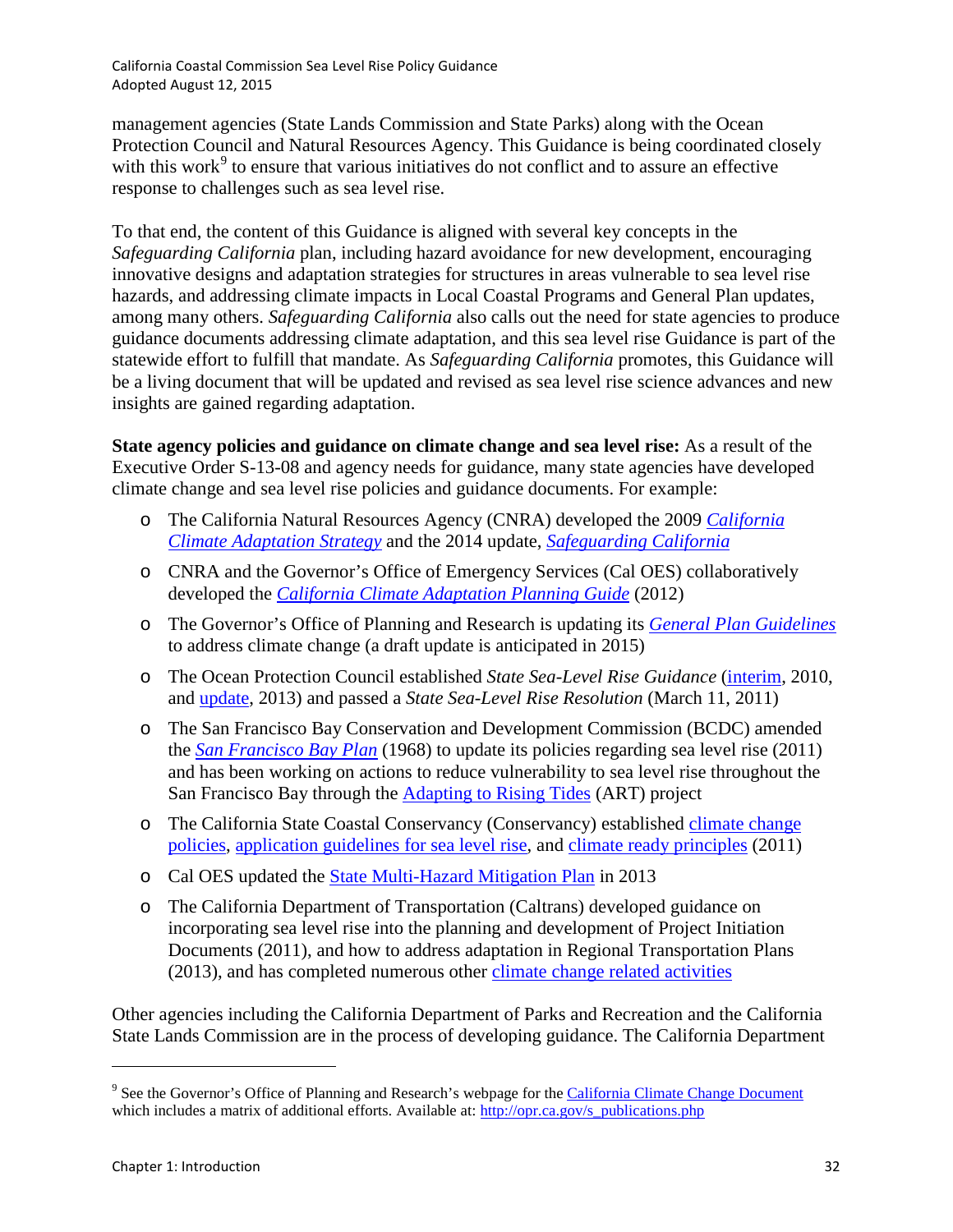of Fish and Wildlife, the Division of Boating and Waterways, and the Department of Water Resources are all actively addressing sea level rise and have taken steps to conduct research on sea level rise impacts, integrate sea level rise into planning documents, and educate staff on climate change impacts (see Appendix C for a description of these efforts).

**Other efforts:** Sea level rise planning efforts taking place at all levels of government and across numerous sectors helped inform this Guidance. Commission staff reviewed scientific publications on sea level rise and climate change, adaptation guidebooks, and existing adaptation principles and best practices described in documents such as *[Indicators of Climate Change in](http://oehha.ca.gov/multimedia/epic/pdf/ClimateChangeIndicatorsReport2013.pdf)  [California](http://oehha.ca.gov/multimedia/epic/pdf/ClimateChangeIndicatorsReport2013.pdf)* (Cal EPA 2013), *[Adapting to Sea Level Rise: A Guide for California's Coastal](http://seymourcenter.ucsc.edu/OOB/Adapting%20to%20Sea%20Level%20Rise.pdf)  [Communities](http://seymourcenter.ucsc.edu/OOB/Adapting%20to%20Sea%20Level%20Rise.pdf)* (Russell and Griggs 2012), *[Climate Smart Conservation: Putting Adaptation](http://www.nwf.org/pdf/Climate-Smart-Conservation/NWF-Climate-Smart-Conservation_5-08-14.pdf)  [Principles into Practice](http://www.nwf.org/pdf/Climate-Smart-Conservation/NWF-Climate-Smart-Conservation_5-08-14.pdf)* (Stein *et al.* 2014), *[Ecosystem Adaptation to Climate Change in](http://tbc3.org/wp-content/uploads/CA-Guiding-Principles-RLF-2012.pdf)  [California: Nine Guiding Principles](http://tbc3.org/wp-content/uploads/CA-Guiding-Principles-RLF-2012.pdf)* (RLF 2012), and *[Climate Smart Principles](http://www.prbo.org/cms/docs/climatechange/PRBO_StrategyBrief_ClimateSmartConservation_Dec%202012.pdf)* (PRBO 2013), and applied relevant information to the Guidance where applicable and consistent with the Coastal Act.

## **LOOKING AHEAD: PLANNING AND PROJECT DESIGN WITH SEA LEVEL RISE**

The coast has always been a place of change due to land modifications such as erosion and vertical land motion, and to water variability such as tides, waves, and storms. Despite this dynamic nature, many areas of the California coast have been developed with an expectation that there will be some permanence to the land area and site safety. Development efforts have used such techniques as setbacks, avoidance of existing floodplain areas, elevation above some base flood level, and compliance with design standards to reduce or minimize coastal risks and to ensure an acceptable level of safety.

However, hazards are rarely eliminated or avoided completely. Sea level rise will exacerbate existing hazards and reduce the period of time over which some existing development can remain relatively safe. As noted in *[Governing California through Climate Change,](http://www.lhc.ca.gov/studies/221/report221.html)* "The notion of stable, predictable geography in which to live, work and build permanent buildings will be off the table in decades ahead" (Little Hoover Commission 2014, p. 2). Locations that might have seemed relatively safe from erosion or flooding 20 or 30 years ago may now be shown to have greater vulnerability due to sea level rise. Sites that might have seemed safe for 80 or 100 years might now only be safe for 40 or 50 years.

As coastal change accelerates, it will become more apparent that development close to the coast cannot be treated in the same way as more inland development, where hazardous conditions may be less dynamic. Coastal dynamics have long been part of land use planning considerations and project design; however, the focus on this change will grow in importance with rising sea level. This may mean that as properties are evaluated for proposed development, the type and intensity of the proposed development may need to change to address the dynamic nature of the property and changing nature of the hazards. As coastal areas erode, the carrying capacity of the area may need to be revised. The trend of redeveloping with additions and larger structures may need to change to one of maintaining what is there or redeveloping with smaller structures that better suit site constraints. The changing expectations are an important aspect of sea level rise adaptation